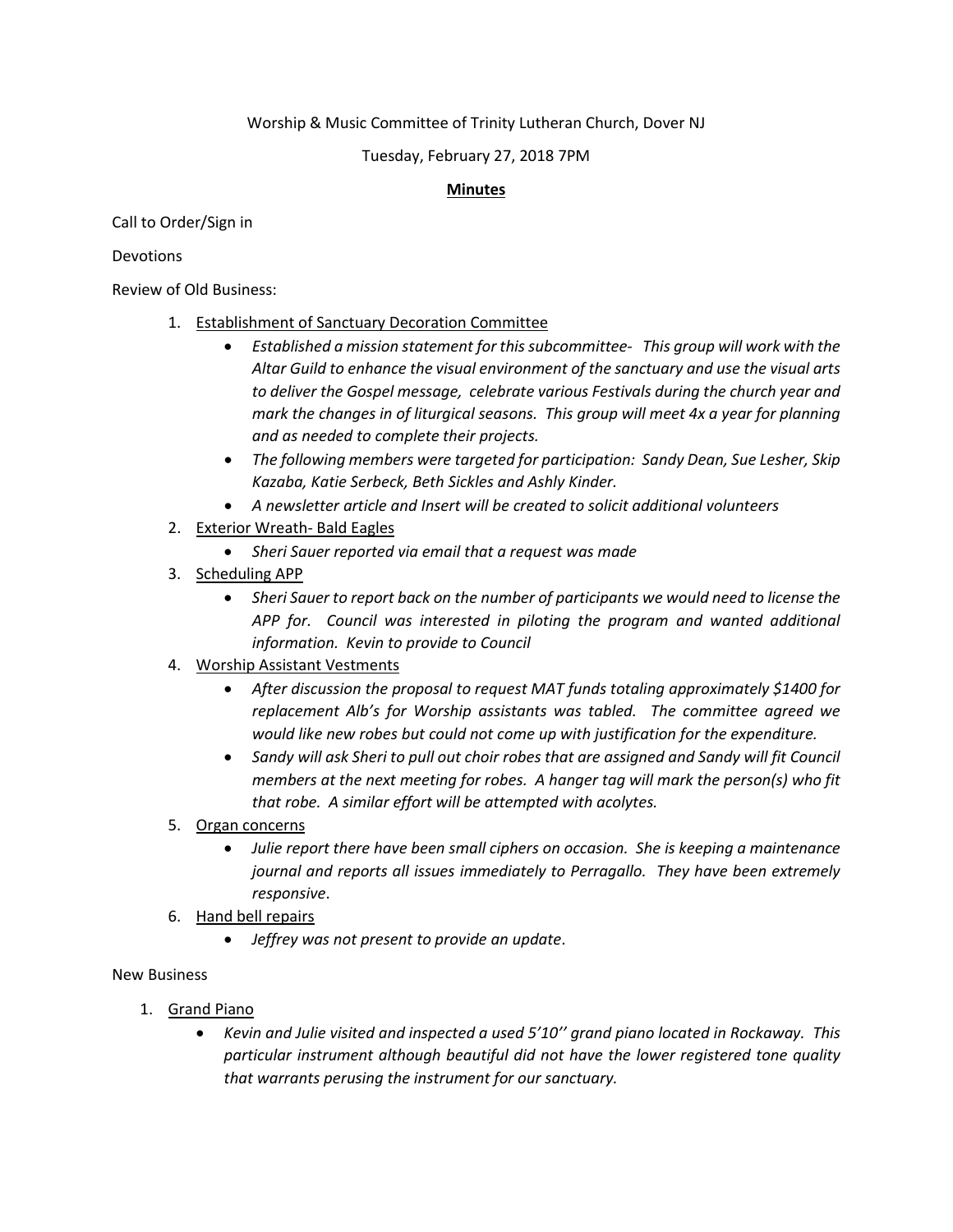- *The committee decided to alert Council that the committee is interested in upgrading our 30-year-old upright piano with a grand piano with the understanding this is a potentially a long-range goal. We will ask our tuner to keep his eyes open for potential instruments and as potential instruments become available Julie and Kevin will evaluate them.*
- 2. Update on Lenten Mid Week worship
	- *Ash Wednesday had good attendance*
	- *Mid-Week services are joint services with St Johns*
	- *8 members of the congregation have asked W&M to consider a mid-day service. After discussion it was decided that on March 7th at 12noon Pastor Fred will host a mid-day talk and those interested should attend. A mid-day service would take the form of a "worship chat and Study"—a Service of the Word. This first meeting would be a planning session.*
	- *Kevin to alert the office of this Service of the Word.*
- 3. Palm Sunday, Holy Week, Vigil & Easter
	- *1st communion will be celebrated on Thursday*
	- *Request for the choir to sing the solemn reproaches—Kevin will reach out to the soloist.*
- 4. Website Review and Enhancement Initiative
	- *The new TLC page was announced. The committee was charged with the following: review our page and come to the next meeting prepared to discuss potential enhancements. Each member is also tasked with reviewing at least 4 other church websites and bringing back ideas for our W&M page.*
- 5. W&M Committee Duties and Scope of Ministry
	- *A list was created (see attached) listing what aspects of Trinity's ministry fall under the W&M committee. This list will be used to revise the Bylaws (our committee's description) and draft the delegation of duties.*
- 6. Delegation of Duties
	- *At the next meeting our committee duties will be grouped into categories/themes. A committee member will be assigned to oversee and report on those duties.*
- 7. Committee Membership recruitment
	- *Committee discussed the need to attract additional members. The following members were targeted for participation: Gail Little, Fran Curley, Sue Lesher, Earl Baderschnieder, Janet Bruno, Judy Miller, Jessica Wilson, Kurt Heinrich. A newsletter article will be written inviting others to participate too.*
- 8. 2018 Master Plan
	- *The council has encouraged each committee to begin the process of year long planning so that committees and church functions/programs/ministries can best work together and more effectively communicate committee events. Further discussion will be had to roll out a 2018 plan*.
- 9. Budget Vs Actual- Expense review
	- *Future meetings will include a review of our budget vs Actual performance for the previous period. Bev Dominguez will provide the detail. January financials were not available at the time of this meeting.*
- 10. Hymn Selection Schedule
	- *A new format was rolled out as well as a new form to submit selected hymns. Julie and Lynn agreed to select for the month of May.*